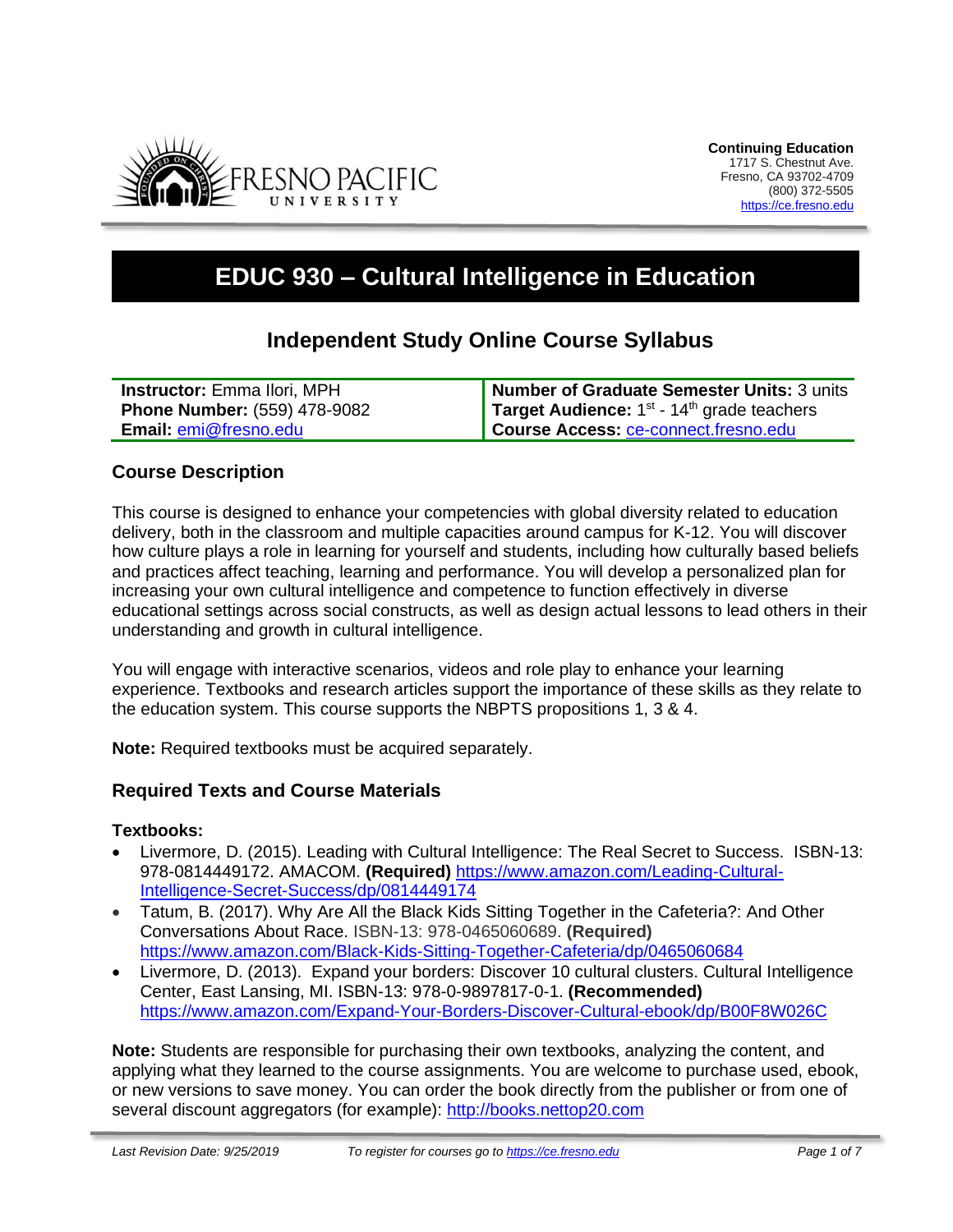**Online Resources:** Relevant online resources that support the course content and encourage further investigation will be available throughout the course assignments. Active hyperlinks are utilized throughout the course and will link to the appropriate information when clicked. These include videos, podcasts, worksheets, online activities, journal articles and other resources.

**Moodle:** Moodle is a web-based learning management system used to support flexible teaching and learning in both face-to-face and distance courses (e-learning). [https://moodle.org](https://moodle.org/) //<https://moodle.org/demo> // [https://docs.moodle.org](https://docs.moodle.org/)

## **Course Dates**

Self-paced; students may enroll at any time and take up to one year from the date of registration, to complete assignments. Students may complete assignments in no less than three weeks for a 3 unit course (one week per unit).

#### **National Standards Addressed in This Course**

#### **National Board for Professional Teaching Standards (NBPTS)**

[\(http://www.nbpts.org/standards-five-core-propositions/\)](http://www.nbpts.org/standards-five-core-propositions/)

First published in 1989 and updated in 2016, *[What Teachers Should Know and Be Able to Do](http://www.accomplishedteacher.org/)* articulates the National Board's Five Core Propositions for teaching. The Five Core Propositions comparable to medicine's Hippocratic Oath — set forth the profession's vision for accomplished teaching. Together, the propositions form the basis of all National Board Standards and the foundation for National Board Certification. Course assignments have been designed so students can demonstrate excellence against these professional teaching standards whenever possible.

- Proposition 1: Teachers are committed to students and their learning
- Proposition 2: Teachers know the subject they teach and how to teach those subjects to students
- Proposition 3: Teachers are responsible for managing and monitoring student learning
- Proposition 4: Teachers think systematically about their practice and learn from experience
- Proposition 5: Teachers are members of learning communities

#### **Common Core State Standards (CCSS)** [\(www.corestandards.org\)](http://www.corestandards.org/)

The Common Core State Standards provide a consistent, clear understanding of what students are expected to learn, so teachers and parents know what they need to do to help them. The standards are designed to be robust and relevant to the real world, reflecting the knowledge and skills that our young people need for success in college and careers. With American students fully prepared for the future, our communities will be best positioned to compete successfully in the global economy.

College and Career Readiness Anchor Standards define what students should understand and be able to do by the end of each grade span.

Common Core Language Arts Standards addressed in this course include:

- Reading for Literature (RL): K-8, 9-10, and 11-12
- Reading for Information (RI): K-8, 9-10, and 11-12
- Writing (W): K-8, 9-10, and 11-12
- Speaking and Listening (SL): K-8, 9-10, and 11-12
- English Language Arts Standards (L): K-8, 9-10, and 11-12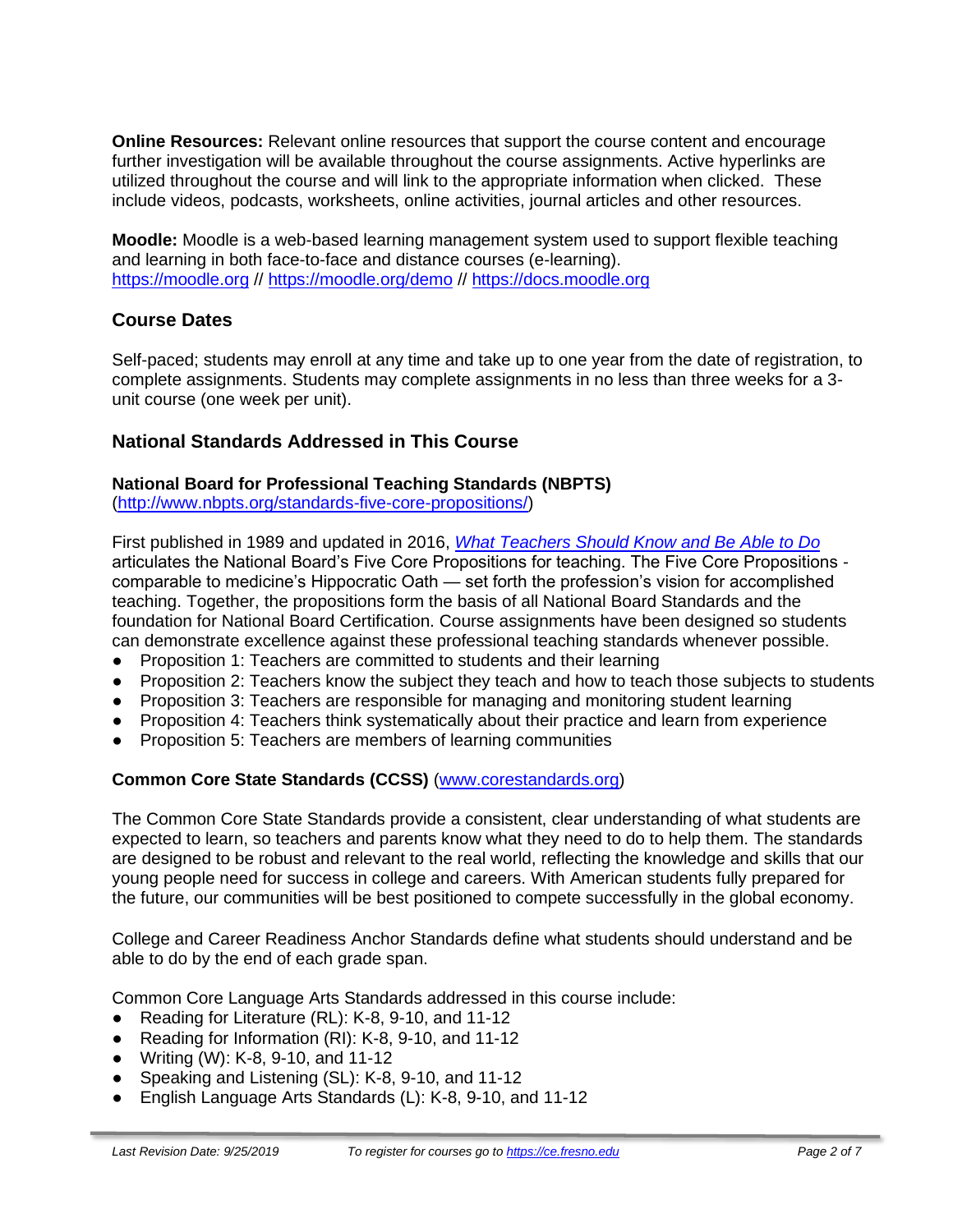#### **Continuing Education Program Student Learning Outcomes**

| CE <sub>1</sub> | Demonstrate proficient written communication by articulating a clear focus,<br>synthesizing arguments, and utilizing standard formats in order to inform and<br>persuade others, and present information applicable to targeted use.                                    |
|-----------------|-------------------------------------------------------------------------------------------------------------------------------------------------------------------------------------------------------------------------------------------------------------------------|
| CE <sub>2</sub> | Demonstrate comprehension of content-specific knowledge and the ability to apply it<br>in theoretical, personal, professional, or societal contexts.                                                                                                                    |
| CE <sub>3</sub> | Reflect on their personal and professional growth and provide evidence of how such<br>reflection is utilized to manage personal and professional improvement.                                                                                                           |
| CE <sub>4</sub> | Apply critical thinking competencies by generating probing questions, recognizing<br>underlying assumptions, interpreting and evaluating relevant information, and<br>applying their understandings to the professional setting.                                        |
| CE <sub>5</sub> | Reflect on values that inspire high standards of professional and ethical behavior as<br>they pursue excellence in applying new learning to their chosen field.                                                                                                         |
| CE <sub>6</sub> | Identify information needed in order to fully understand a topic or task, organize that<br>information, identify the best sources of information for a given enquiry, locate and<br>critically evaluate sources, and accurately and effectively share that information. |

### **Student Learning Outcomes (SLOs) for This Course**

|    | <b>Student Learning Outcomes for This Course</b><br>By the end of this course students will be able to:                                                   | <b>National Standards</b><br><b>Addressed in This</b><br>Course* | Continuing<br><b>Education Program</b><br><b>Student Learning</b><br><b>Outcomes</b><br>Addressed** |
|----|-----------------------------------------------------------------------------------------------------------------------------------------------------------|------------------------------------------------------------------|-----------------------------------------------------------------------------------------------------|
|    | 1. Clarify personal culturally and/or ethnically<br>based values, beliefs, and practices,<br>including their worldview.                                   | <b>NBPTS 1, 3, 4</b>                                             | CE 2, 4, 5                                                                                          |
|    | 2. Articulate the education systems'<br>complexities associated with diverse student<br>populations.                                                      | <b>NBPTS 1, 4, 5</b>                                             | CE <sub>2</sub>                                                                                     |
|    | 3. Develop strategies for addressing the<br>educational needs of culturally and ethnically<br>diverse populations.                                        | <b>NBPTS4</b>                                                    | CE 2, 4                                                                                             |
|    | 4. Demonstrate the application of professional<br>values for education in the classroom and in<br>other educational settings using CQ.                    | <b>NBPTS 1, 4, 5</b>                                             | CE 2, 4, 5                                                                                          |
| 5. | Create a personal growth plan, including<br>experiential strategies, to increase cross<br>cultural competence personally and in the<br>educational field. | <b>NBPTS 1, 4, 5</b>                                             | CE 3, 5                                                                                             |

\* Please refer to the section on **National Standards Addressed in This Course**

\*\* Please refer to the section on **Continuing Education Program Student Learning Outcomes**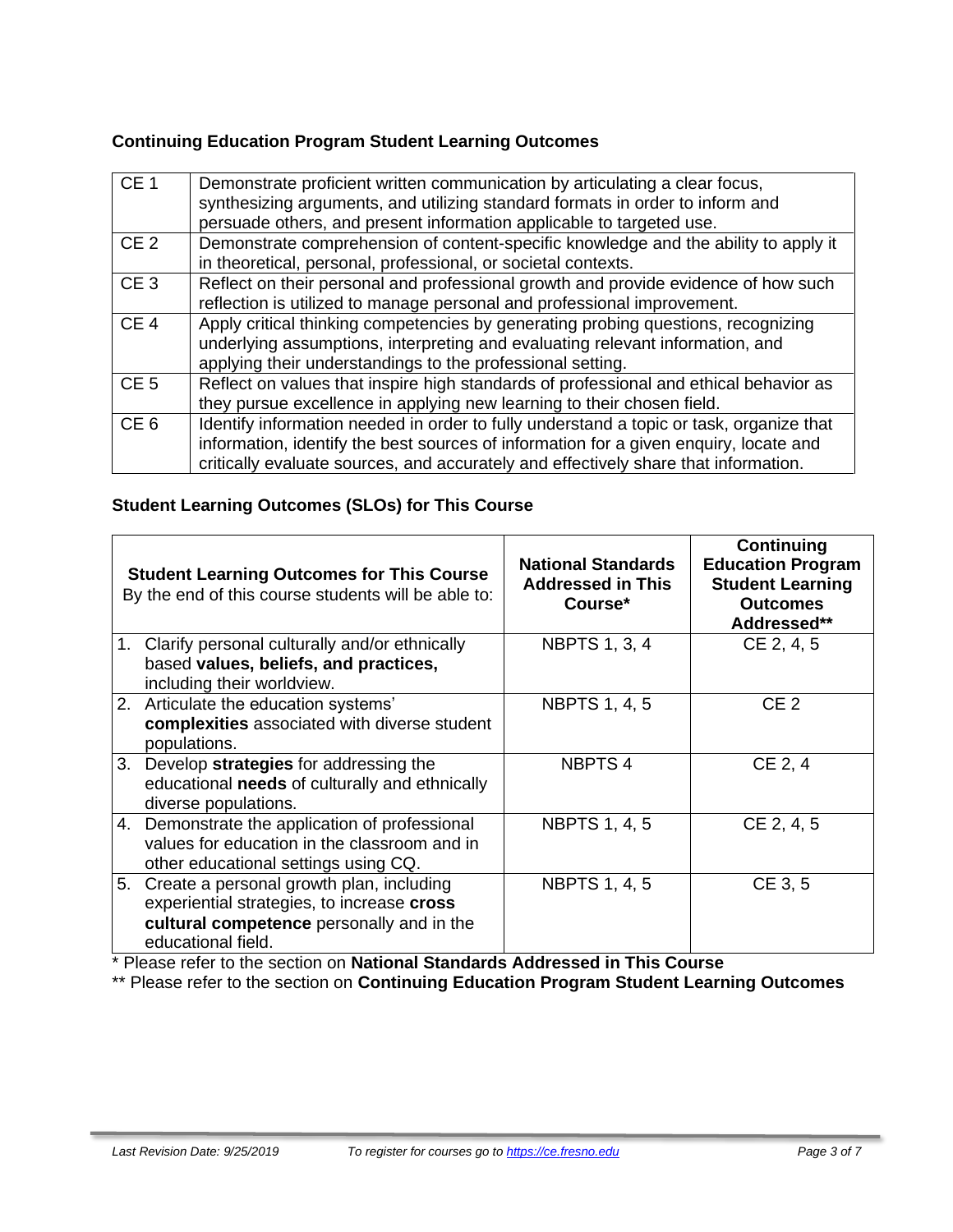## **Topics, Assignments, and Activities**

| <b>Module</b><br><b>Module Title</b>  | <b>Module Assignments and Activities</b>                   | <b>Points</b><br><b>Possible</b><br>for Each<br><b>Assignment</b> |
|---------------------------------------|------------------------------------------------------------|-------------------------------------------------------------------|
| <b>Welcome Module</b>                 | Introduction video<br>$\bullet$                            |                                                                   |
|                                       | <b>Course Syllabus</b><br>$\bullet$                        |                                                                   |
|                                       | <b>Introduce Yourself Forum</b><br>$\bullet$               |                                                                   |
|                                       | <b>Moodle Online Tutorial</b><br>$\bullet$                 |                                                                   |
| Module $1 -$                          | Read Chapters 1-3 (Livermore)<br>$\bullet$                 |                                                                   |
| Introduction to                       | 1.1 Action Plan<br>$\bullet$                               | 20 pts                                                            |
| <b>Cultural Intelligence</b>          | 1.2 Sketchnotes<br>$\bullet$                               | 20 pts                                                            |
| - Step 1: CQ Drive<br>& Implicit Bias | 1.3 Share Your Learning forum<br>$\bullet$                 | 5 pts                                                             |
| Module $2 -$                          | Read Chapters 4-5 (Livermore)<br>$\bullet$                 |                                                                   |
| Step 2: CQ                            | 2.1 CQ Knowledge Quiz<br>$\bullet$                         | 20 pts                                                            |
| Knowledge &                           | 2.2 Mini Lesson<br>$\bullet$                               | 20 pts                                                            |
| Cultural                              | 2.3 Share Your Learning<br>$\bullet$                       | 5 pts                                                             |
| Consciousness                         |                                                            |                                                                   |
| Module $3 -$                          | Read Chapter 6 (Livermore)<br>$\bullet$                    |                                                                   |
| Step 3: CQ Strategy                   | 3.1 Coggle Diagram<br>$\bullet$                            | 20 pts                                                            |
| & Privilege                           | 3.2 Making Connections<br>$\bullet$                        | 20 pts                                                            |
|                                       | 3.3 Share Your Learning<br>$\bullet$                       | 5 pts                                                             |
| Module $4-$                           | Read Chapter 7 (Livermore)<br>$\bullet$                    |                                                                   |
| Step 4: CQ Action &                   | 4.1 Venn Diagram<br>$\bullet$                              | 20 pts                                                            |
| <b>Cultural Proficiency</b>           | 4.2 Action Plan<br>$\bullet$                               | 20 pts                                                            |
|                                       | 4.3 Share Your Learning<br>$\bullet$                       | 5 pts                                                             |
| Module $5-$                           | Read Prologue pgs 1-73 & Chapters 3-5 (Tatum)<br>$\bullet$ |                                                                   |
| <b>Cultural Intelligence</b>          | 5.1 Sketchnotes or Paper<br>$\bullet$                      | 20 pts                                                            |
| Applications in                       | 5.2 Mini Lesson<br>$\bullet$                               | 20 pts                                                            |
| Education - Part 1                    | 5.3 Share Your Learning<br>$\bullet$                       | 5 pts                                                             |
| Module $6-$                           | Read Chapters 6-10 (Tatum)<br>$\bullet$                    |                                                                   |
| <b>Cultural Intelligence</b>          | 6.1 Lesson Plan<br>$\bullet$                               | 20 pts                                                            |
| Applications in                       | 6.2 Signature Assignment Presentation<br>$\bullet$         | 50 pts                                                            |
| Education - Part 2                    | 6.3 Share Your Learning<br>$\bullet$                       | 5 pts                                                             |
| Course Wrap-up-                       | <b>Final Reflection Forum</b><br>$\bullet$                 |                                                                   |
| Grading and                           | <b>Course Evaluation</b><br>$\bullet$                      |                                                                   |
| Evaluation                            | <b>Course Completion Checklist</b><br>$\bullet$            |                                                                   |
|                                       | <b>Grade Request / Transcript Request</b>                  |                                                                   |
|                                       | <b>TOTAL POINTS</b>                                        | 300 points                                                        |

## **Grading Policies, Rubrics, and Requirements for Assignments**

#### **Grading Policies and Rubrics**

- Assignments will be graded per criteria presented in the course rubrics.
- $A = 90-100\%$  and B = 80-89%, (anything below 80% will not receive credit.)
- Students must earn a minimum of 80% to receive credit for the assignment.
- The discernment between an A or a B is at the discretion of the instructor based on the quality of work submitted (see course rubrics).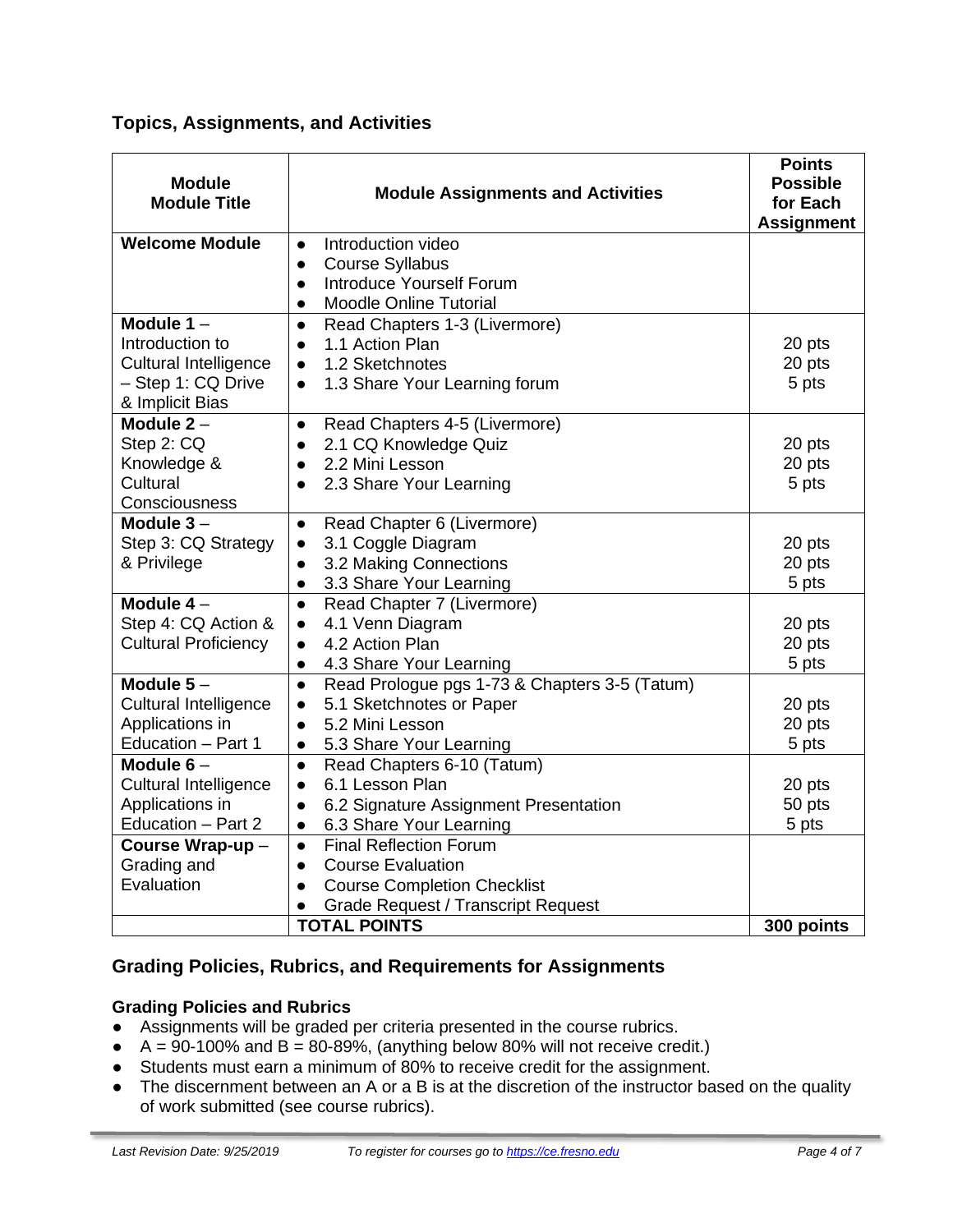- Coursework falling short of a quality equaling a B or a Credit Grade will be returned with further instructions.
- All assignments must be completed to receive a grade. In addition, all assignments are expected to reflect the quality that teacher-training institutions require of professional educators. If completed assignments do not meet this standard, students will be notified with further instructions from the instructor.

#### **Writing Requirements**

- **Superior:** Writing is clear, succinct, and reflects graduate level expectations. Clearly addresses all parts of the writing task. Maintains a consistent point of view and organizational structure. Include relevant facts, details, and explanations.
- **Standard:** Writing is acceptable with very few mistakes in grammar and spelling. Addresses most parts of the writing task. Maintains a mostly consistent point of view and organizational structure. Include mostly relevant facts, details, and explanations.
- **Sub-standard:** Writing contains noticeable mistakes in grammar and spelling. Does not address all parts of the writing task. Lacks a consistent point of view and organization structure. May include marginally relevant facts, details, and explanations.

#### **Discussion Forum Requirements**

- **Superior:** Response was at least 1 page (3 fully developed paragraphs) in length. Thoroughly answered all the posed questions, followed all the assignment directions, proper grammar and no spelling errors. Language is clear, concise, and easy to understand. Uses terminology appropriately and is logically organized.
- **Standard:** Response was ½ to 1 page in length (2-3 fully developed paragraphs). Answered all the questions but did not provide an in-depth analysis, followed most of the assignment directions, proper grammar and no spelling errors. Language is comprehensible, but there a few passages that are difficult to understand. The organization is generally good.
- **Sub-standard:** Response was less than ½ page in length (1 paragraph). Did not answer all the required questions and/or statements or responses were superficial, vague, or unclear, did not follow the assignment directions, many grammar and spelling errors. Is adequately written, but may use some terms incorrectly; may need to be read two or more times to be understood.

#### **Instructor/Student Contact Information**

Throughout the course participants will be communicating with the instructor and their classmates on a regular basis using asynchronous discussion forums. A virtual office is utilized for class questions and students are provided with instructor contact information in the event they want to make email or phone contact. In addition, students are encouraged to email or phone the instructor at any time. Students will also receive feedback on the required assignments as they are submitted.

#### **Discussion Forums**

Participation is an important expectation of this course and all online courses. Online discussions promote reflection and analysis while allowing students to appreciate and evaluate positions that others express. While students may not be engaging with the same students throughout this course they will be expected to offer comments, questions, and replies to the discussion question whenever possible. The faculty role in the discussion forum is that of an observer and facilitator.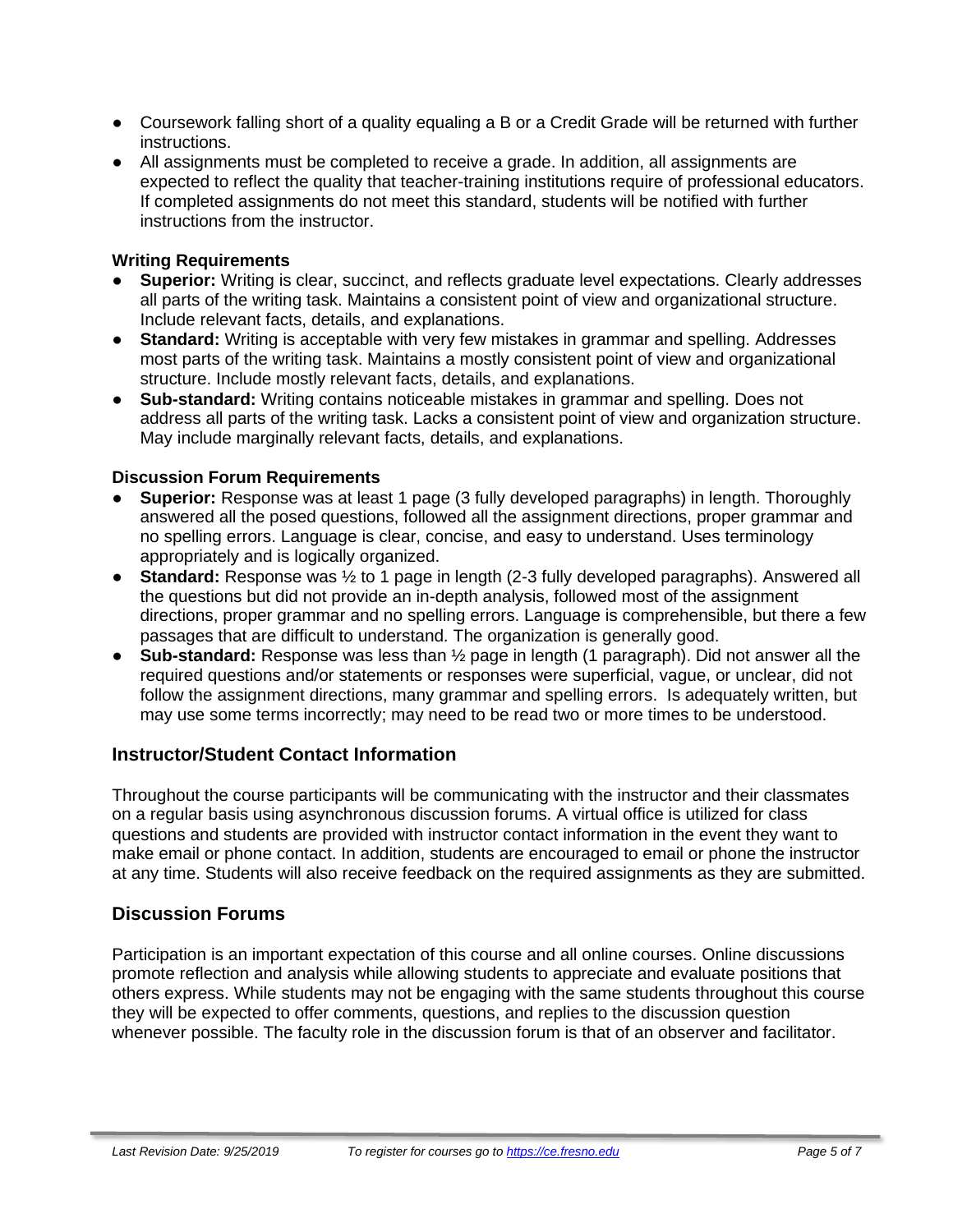#### **Coursework Hours**

Based on the Carnegie Unit standard, a unit of graduate credit measures academic credit based on the number of hours the student is engaged in learning. This includes all time spent on the course: reading the textbook, watching videos, listening to audio lessons, researching topics, writing papers, creating projects, developing lesson plans, posting to discussion boards, etc. Coursework offered for FPU Continuing Education graduate credit adheres to 45 hours per semester unit for the 900-level courses. Therefore, a student will spend approximately 135 hours on a typical 3-unit course.

### **Services for Students with Disabilities**

Students with disabilities are eligible for reasonable accommodations in their academic work in all classes. In order to receive assistance, the student with a disability must provide the Academic Support Center with documentation, which describes the specific disability. The documentation must be from a qualified professional in the area of the disability (i.e. psychologist, physician or educational diagnostician). Students with disabilities should contact the Academic Support Center to discuss academic and other needs as soon as they are diagnosed with a disability. Once documentation is on file, arrangements for reasonable accommodations can be made. For more information and for downloadable forms, please go to [https://www.fresno.edu/students/academic](https://www.fresno.edu/students/academic-support/services-students-disabilities)[support/services-students-disabilities.](https://www.fresno.edu/students/academic-support/services-students-disabilities)

### **Plagiarism and Academic Honesty**

All people participating in the educational process at Fresno Pacific University are expected to pursue honesty and integrity in all aspects of their academic work. Academic dishonesty, including plagiarism, will be handled per the procedures set forth in the Fresno Pacific University Catalogue <https://www.fresno.edu/students/registrars-office/academic-catalogs>

## **Technology Requirements**

To successfully complete the course requirements, course participants will need Internet access, can send and receive email, know how to manage simple files in a word processing program, and have a basic understanding of the Internet. Please remember that the instructor is not able to offer technical support. If you need technical support, please contact your Internet Service Provider.

**Moodle:** This course will be delivered totally online. Moodle is a learning management system that provides students access to online resources, documents, graded assignments, quizzes, discussion forums, etc. Moodle is easy to learn and has a friendly user interface. To learn more about Moodle, go to [https://docs.moodle.org/33/en/Student\\_FAQ.](https://docs.moodle.org/33/en/Student_FAQ) There are also some student tutorials on the Center for Online Learning website at Fresno Pacific University - [https://col.fresno.edu/student.](https://col.fresno.edu/student)

**Moodle Site Login and Passwords:** Students will need to have internet access to log onto [https://ce-connect.fresno.edu.](https://ce-connect.fresno.edu/) The username and password numbers for Moodle access will be sent to you by the university using the email address you submitted at the time of registration. The instructor will then contact you with a welcome communication. If you need help with your username and password recovery, please contact the Continuing Education office at (800) 372- 5505 or (559) 453-2000 during regular office hours - Mon-Fri 8:00 am to 5:00 pm. or email them at [prof.dev@fresno.edu.](mailto:prof.dev@fresno.edu)